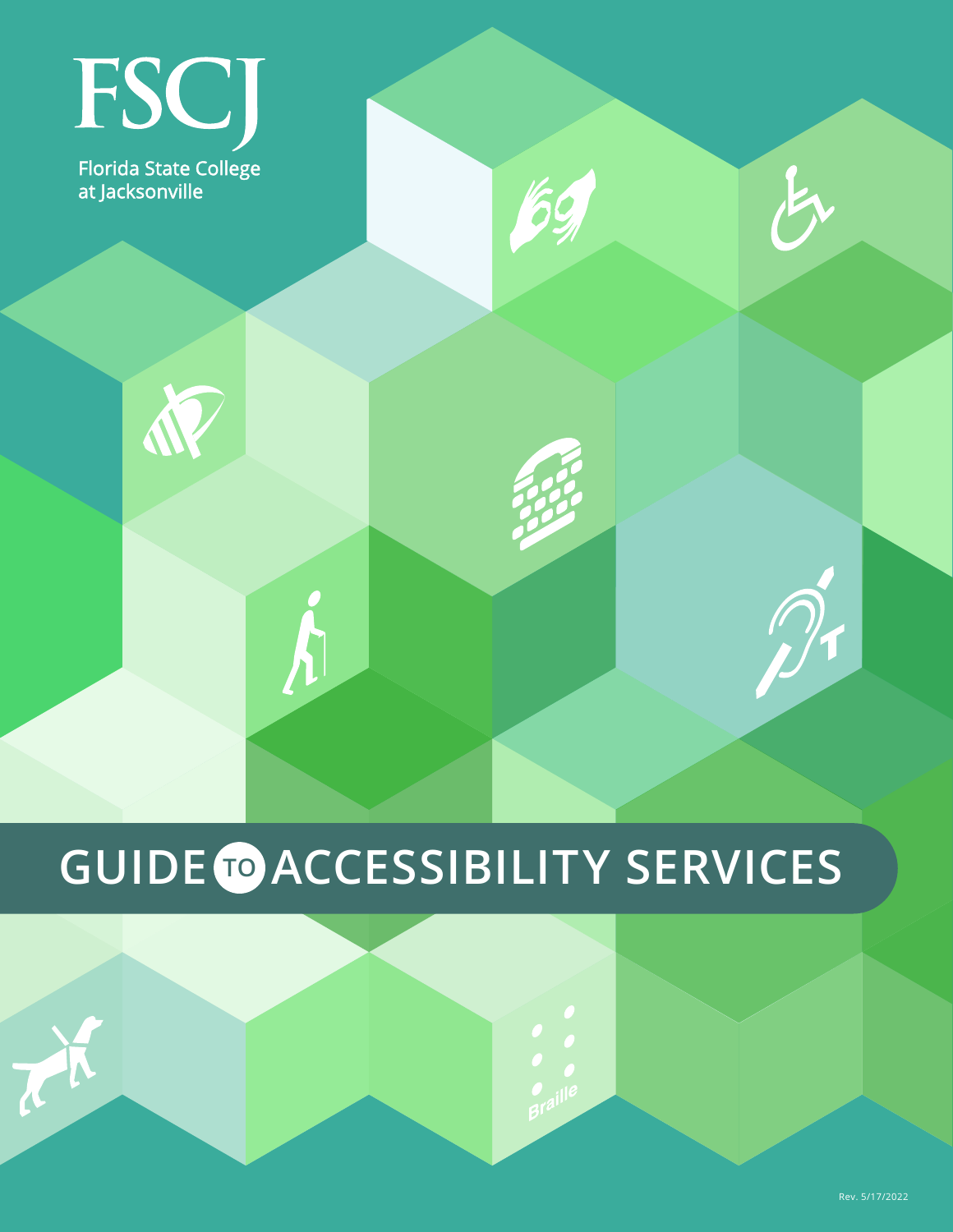

## GUIDE TO ACCESSIBILITY SERVICES

Florida State College at Jacksonville (FSCJ) recognizes the importance of assisting and encouraging all students to reach their full potential. In accordance with the Americans with Disabilities Act (ADA), the Americans with Disabilities Act as amended in 2008, and Section 504 of the Rehabilitation Act of 1973, the College ensures that its admission requirements are uniformly applied, and that its services, activities, facilities and academic programs are accessible to and usable by all qualified students. Student Support Services (SSS) implements and coordinates reasonable accommodations and disabilityrelated services to promote full participation of individuals with disabilities in all aspects of college life.

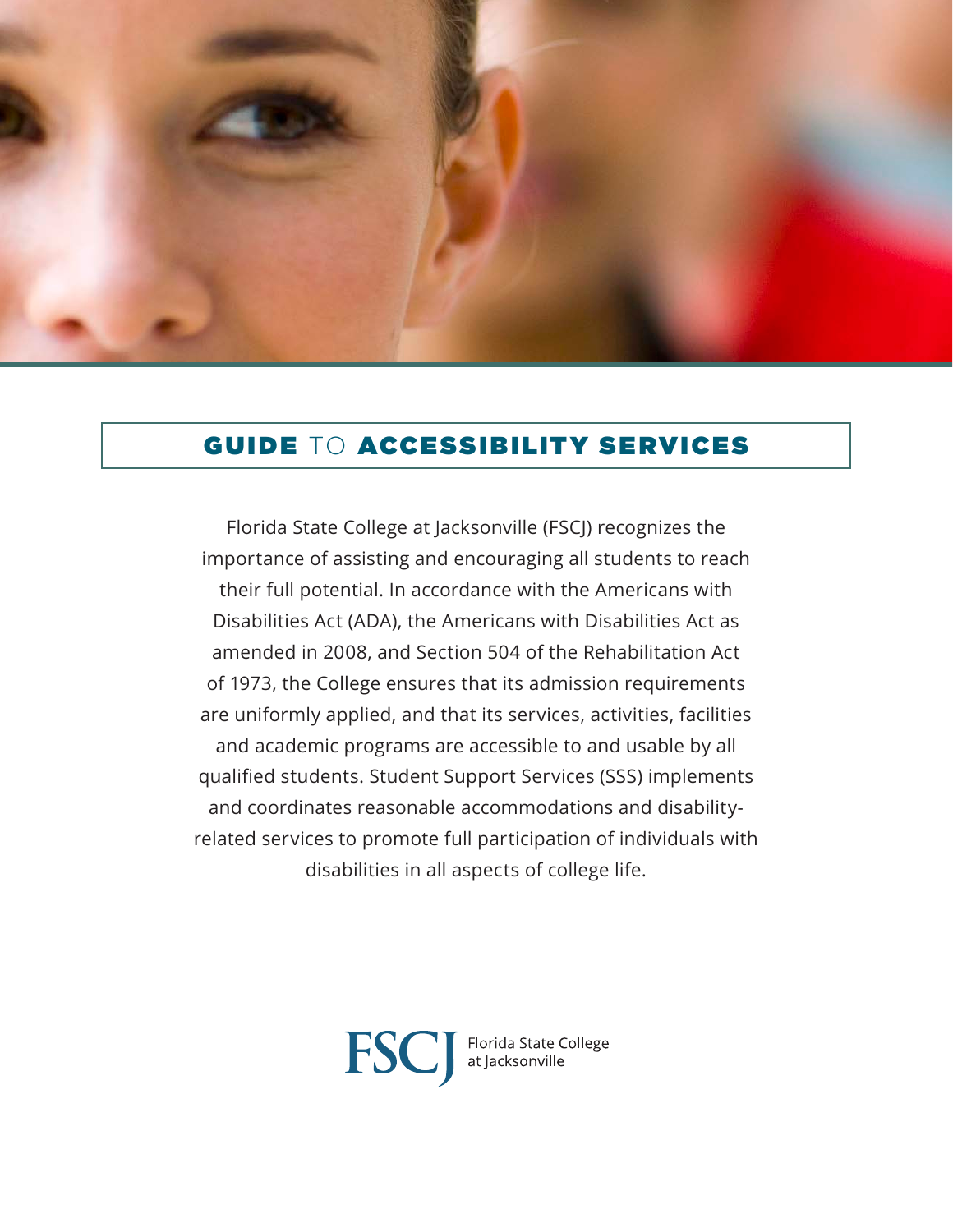

## TABLE OF CONTENTS

| 1. Eligibility and Documentation      |  |
|---------------------------------------|--|
| 2. Categories of Disability           |  |
| 3. Confidentiality                    |  |
| <b>4. Accommodations</b>              |  |
| 5. Testing Accommodations/Adjustments |  |
| 6. Other Accommodations/Adjustments   |  |
| <b>7. Grievances and Complaints</b>   |  |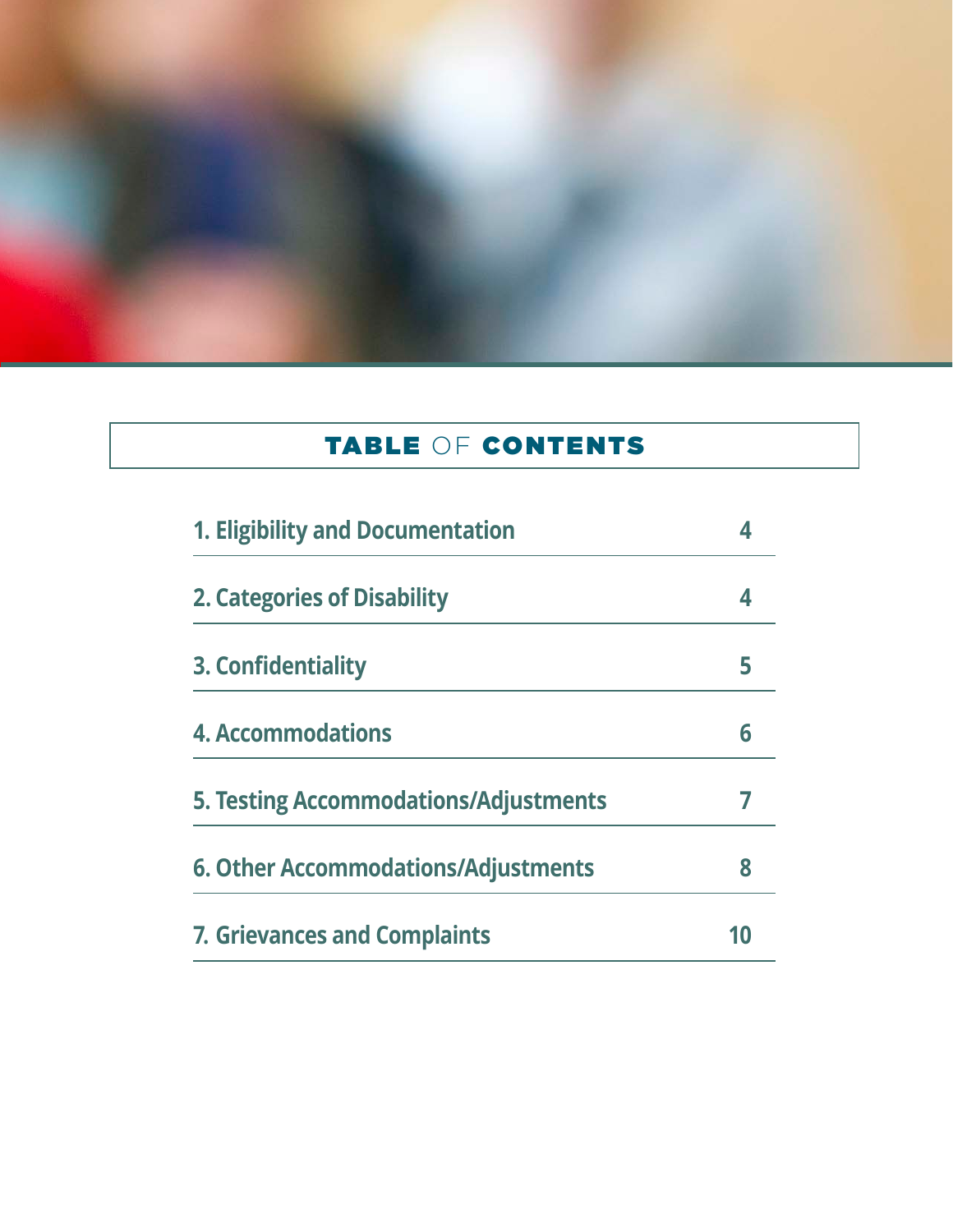## **1. Eligibility and Documentation**

To be eligible to receive academic accommodations, students must self-identify their disability to Student Support Services (SSS) by contacting either the Student Support Coordinator or Associate Director of Student Services. The student must then complete the public request form online in Accommodate and upload documentation of disability.

#### **Documentation should include:**

- Student name
- Diagnosis of the disability
- Indicate how the disability impacts learning or classroom performance
- Include recommendations for reasonable academic accommodations or adjustments supported by the documentation
- Include a copy of IEP and Standards of Progress, if documentation is from a school
- Be on letterhead and signed by the medical doctor or psychologist
- Be less than five years old

## **2. Categories of Disability**

The nine categories of disabilities utilized to determine academic accommodations include:

- y **Chronic systemic conditions** affect one or more of the systems of the body and include conditions such as cancer, diabetes, epilepsy and HIV-AIDS.
- **Hearing disabilities** can range from students who have difficulty hearing, have lost hearing in one ear, or are completely deaf. A hearing loss of thirty (30) decibels or greater, pure tone average of 500, 1000, 2000 and 4000 (Hz), unaided, in the better ear.
- y **Learning disabilities** refers to significant difficulties in the acquisition and use of listening, speaking, reading, writing, reasoning and/or mathematical abilities, with the presence of at least average intelligence. This includes conditions such as dyslexia, dyscalculia and dysgraphia, and can be extended to include attention deficit disorder.
- **Mobility impairments** range from very limited stamina to paralysis of the lower or upper extremities and may include conditions such as arthritis, back disorders, cerebral palsy, spinal cord injuries and neuromuscular disorders.
- **Psychiatric disabilities** refer to a diagnosis of a mental disorder from a licensed professional and may include conditions such as depression, bipolar disorder, anxiety disorder and schizophrenia.
- **Vision disabilities** include low vision, total blindness and partial sight such as impaired field of vision. Disorders in the structure and function of the eye as manifested by at least one of the following: visual acuity of 20/70 or less in the better eye after the best possible correction, a peripheral field so constricted that it affects one's ability to function in an educational setting, or a progressive loss of vision which may affect one's ability to function in an educational setting.
- y **Autism Spectrum Disorder** is characterized by an uneven developmental profile and a pattern of qualitative impairment in social interaction, communication, and the presence of restricted repetitive, and/or stereotyped pattern of behavior, interests or activities. These characteristics may manifest in a variety of combinations and range from mild to severe.
- **Traumatic Brain** Injury refers to an injury to the brain, not of a degenerative or congenital nature but caused by an external force, that may produce a diminished or altered state of consciousness, which results in impairment of cognitive ability and/or physical functioning.
- **Intellectual Disability** refers to significantly below average general intellectual and adaptive functioning manifested during the developmental period, with significant delays in academic skills. Developmental period refers to birth to eighteen (18) years of age.
- y **Speech/Language impairments** include disorders of language, articulation, fluency or voice which interfere with communication, pre-academic or academic learning, vocational training or social adjustment.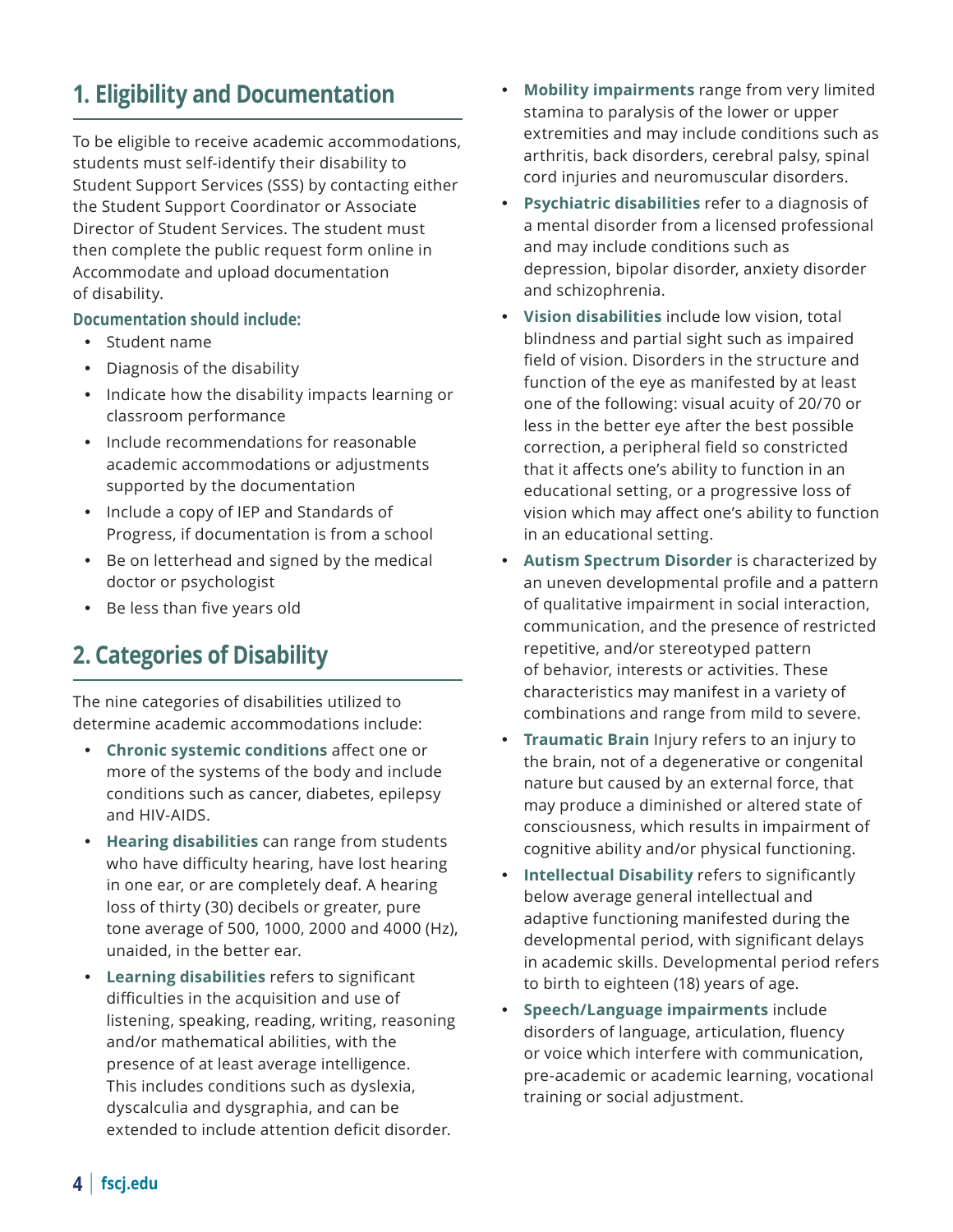

## **3. Confidentiality**

Pursuant to Public Law 93–380, the Family Educational Rights and Privacy Act of 1974 (FERPA), students and their parents are advised of certain practices and procedures at FSCJ which relate to student records. Once students reach the age of 18 or are enrolled at a postsecondary institution, parents no longer have any rights to student information under this act unless students give written consent to release the information to their parents or the parents provide evidence that students are dependents of the parents as defined in section 152 of the Internal Revenue

Code of 1954. Please review the Student Records and Privacy section of the current College catalog for additional information. Students may sign a FERPA Release Form to grant parents access to some information. Students working with SSS who require some parental assistance may sign a confidentiality release form to allow SSS personnel and the parent or advocate of the student access to private information. Please note that as a student with disabilities you can elect to revoke use of either of these release forms at any time, with a written request.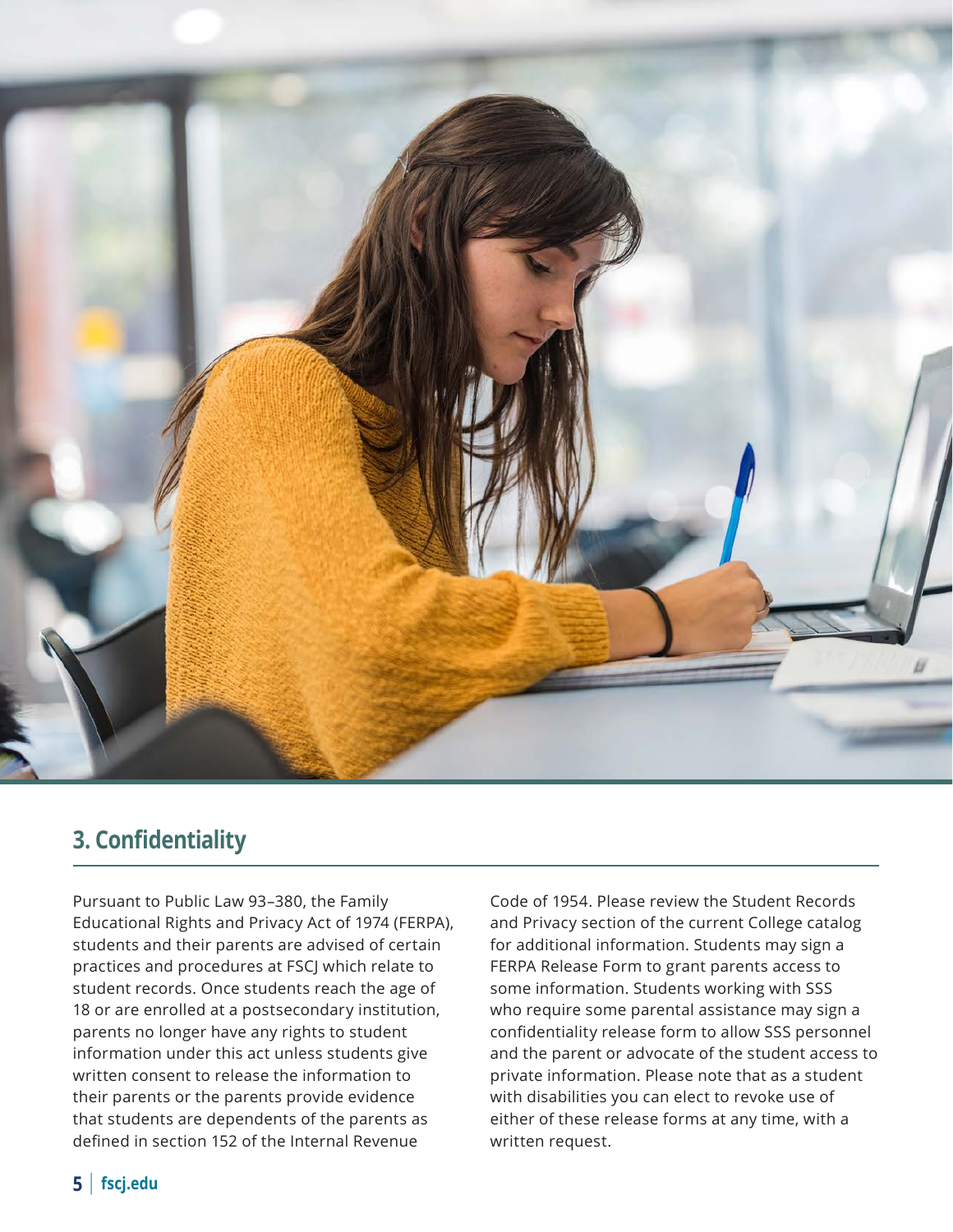## **4. Accommodations**

Academic accommodations are available to students who identify themselves as having a disability and as being otherwise qualified for admission to the College. Each student is responsible for providing documentation of his or her disability and requesting appropriate accommodations. The intent of academic accommodations is to provide students with disabilities similar opportunities for success and for mastery of academic skills. Each student's case is assessed individually based on documented evidence from appropriate medical and clinical professionals regarding the student's disability and a comprehensive interview with the student and the Student Support Coordinator or Associate Director.

Services are available to students enrolled in the College's Degree and Certificate programs, Workforce and Career Technical Education, Continuing Education, or individuals completing assessments offered at FSCJ Assessment and Certification Centers.

*Students are required to request accommodations each term and to notify our office with any changes pertaining to enrollment, class schedules, or other situations effecting academic progress.*

**Interpreters/CART** *(Communication Access in Real Time)* (*We will make every attempt to honor an interpreter/ CART request, but due to scheduling, one week notice is requested for this accommodation request.*)

Please email **[interpreterservices@fscj.edu](mailto:interpreterservices%40fscj.edu?subject=)** to request an interpreter or **AccommodateMe[@](mailto:AccommodateMe%40fscj.edu?subject=) [fscj.edu](mailto:AccommodateMe%40fscj.edu?subject=)** for CART services for your classes and/ or campus activities. Assignment of interpreters/ CART providers will be made at the discretion of Student Support Services (SSS) while taking into account the difficulty of the course, the skill level/ certification level of the interpreter and the needs of the student. All students utilizing sign language interpreters or CART services should review and sign the Interpreter/CART agreement form and return to the Student Support Coordinator.

**Notetakers** *(One week notice is requested.)* Notetakers may be provided to students who have difficulty with taking notes on their own. However,

if we are unable to fill a student request, we may ask the instructor to seek a volunteer notetaker from the class. Notetakers are not available for services off-campus.

#### **Audio Record Class Lectures**

Students who are eligible for note-taking services may choose to audio record lectures so that a note-taker would not be needed in the class. Audio recording of mathematics and science lectures is usually not very effective and a note-taker may be required. Students may use their own audio recorders, or SSS will loan the student a recorder for use in the classroom.

*Note: Instructors should accommodate qualified students by allowing lectures to be recorded. Faculty is asked to assist students who are unable to operate the audio recorder by designating a volunteer to operate the recorder.*

#### **Readers** *(One week notice requested.)*

A reader would be recommended for a student with a visual impairment or a learning disability that affects reading. SSS may approve reader services for in-class assignment, testing or other activities required outside of the classroom with prior approval from the SSS Coordinator or Associate Director. Readers are not available for services off-campus. The reader is usually the same person as the note-taker in the class. The reader may also be used during tests and quizzes unless the faculty member has made alternative arrangements to test the student.

#### **Scribes** *(One week notice requested.)*

A scribe would be recommended for a student who is unable to perform prolonged writing required for assignments due to a visual or physical impairment. SSS may approve scribe services for in-class assignment, testing or other activities required outside of the classroom with prior approval from the SSS Coordinator or Associate Director. Scribes are not available for services off-campus. The scribe may also be used during tests and quizzes unless the faculty member has made alternative arrangements to test the student. The scribe is often the same person as the note-taker in the classroom.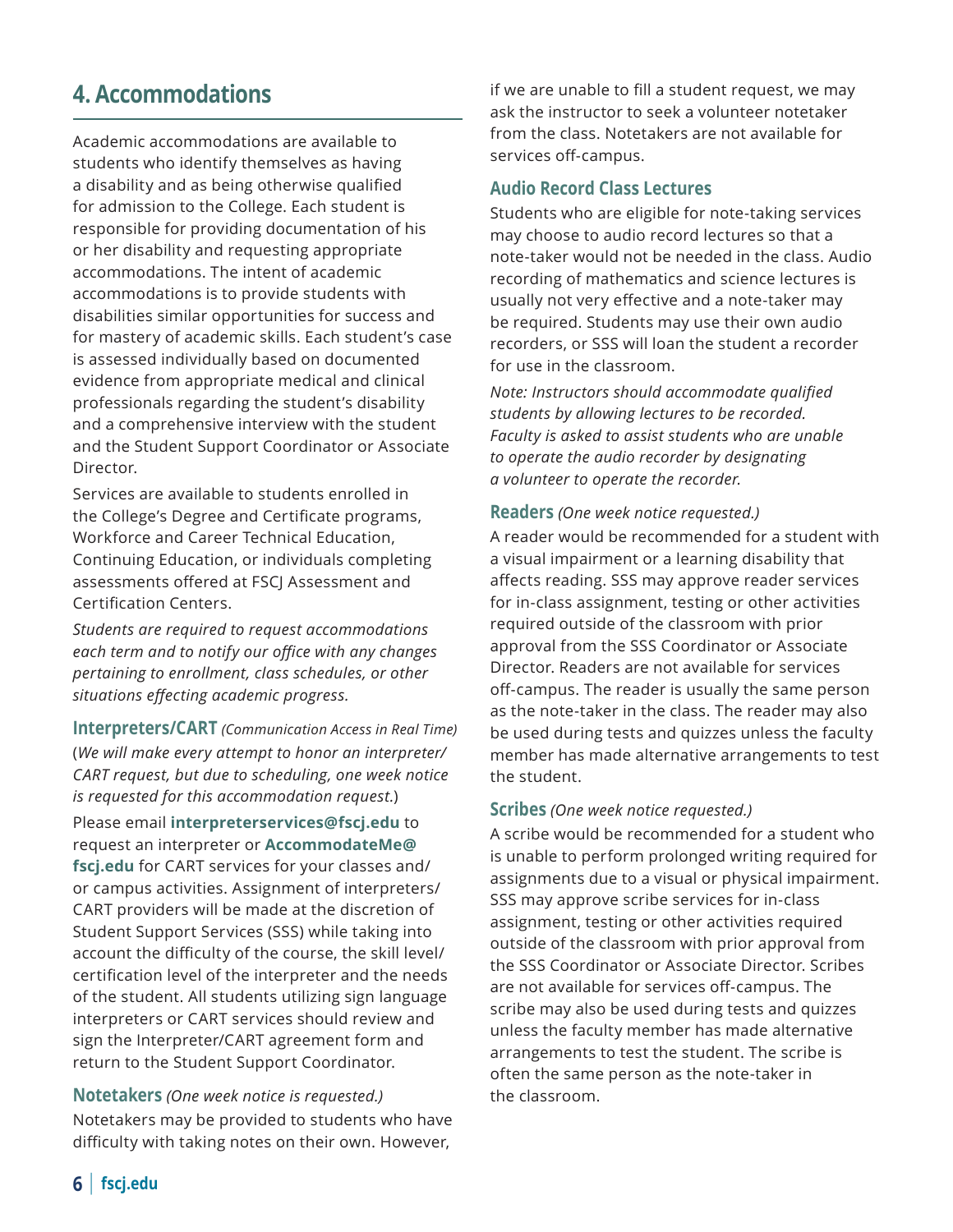## **5. Testing Accommodations/ Adjustments** *(One week notice is required.)*

#### **Extended Time**

A student with a disability may need to have extended time for testing. Double time is the recommended standard. For example, if the class is provided two hours to complete an exam, the student with a disability would be allowed four hours to complete the exam. However, some students require triple time or un-timed tests. The instructor and student will determine a mutually agreeable time and place for the examination, which allows for this accommodation. The faculty member's office, classroom, assessment center or Student Support Services (SSS) office may be used for the extended time environment. It is expected that the student would begin the examination at the specified time. Students who are late to the examination will lose that portion of the examination period. The student with a disability should be given the same format for the examination.

*Note: Some certification examinations have their own time guidelines. Extended time or other changes with regard to these certification examinations may require approval from a governing board outside of FSCJ.*

#### **Individual or Private Testing**

SSS will specify if a student is eligible for either testing accommodation. If feasible, individual testing can be done by the professor in the classroom. Otherwise, private testing rooms are available and, in such cases, the assessment center will proctor.

#### **Examination in Sections**

Some students may not be able to test for an extended block of time and complete the examination based on their inability to sustain attention, or their lack of physical ability or stamina. The student may need to take a break, have a snack or take the test over a two-day period. In these cases, faculty can work closely with the assessment center to ensure that the student is only given the test in specified portions.

#### **Testing with Assistive Technology**

Students with visual impairments may be able to test in a private testing room using the assessment center's adaptive software. The instructor will provide the test to the assessment center in an accessible electronic format. The student must be familiar with screen reader or magnifier/reader software for this option to be used.

*Note: Screen reader software is not compatible with mathematics courses and does not work with charts, graphs, illustrations or pictures.*

#### **Readers and Scribes**

The reader or scribe may be used during the testing process. Readers are advised to read the test verbatim and not to interpret the examination for the student. Scribes are advised to record the student's responses verbatim and not edit, correct grammar, correct spelling of coursespecific terminology, or change conceptual misapprehensions dictated by the student.

#### **Alternatives for Documenting Test Answers**

Students who have visual impairments or difficulty with tracking may be allowed to write answers directly on tests, or have a scribe assist in documenting their answers on test answer sheets, such as the Scantron/NCS sheets for multiple choice fill-in-the-bubble scoring sheets.

#### **Calculators**

Calculators are recommended for students with learning disabilities in mathematics that affect calculation. The calculator must be approved by the instructor, as certain calculator functions may be testable material. These students are allowed to use the calculators for all in-class assignments and tests and state exit exams.

#### **Formula Cards**

Formula cards are recommended for students with disabilities that affect memory. Formula cards to be used in the assessment center for testing must be approved and initialed by the instructor. These students are allowed to use the formula cards for all in-class assignments and tests and state exit exams.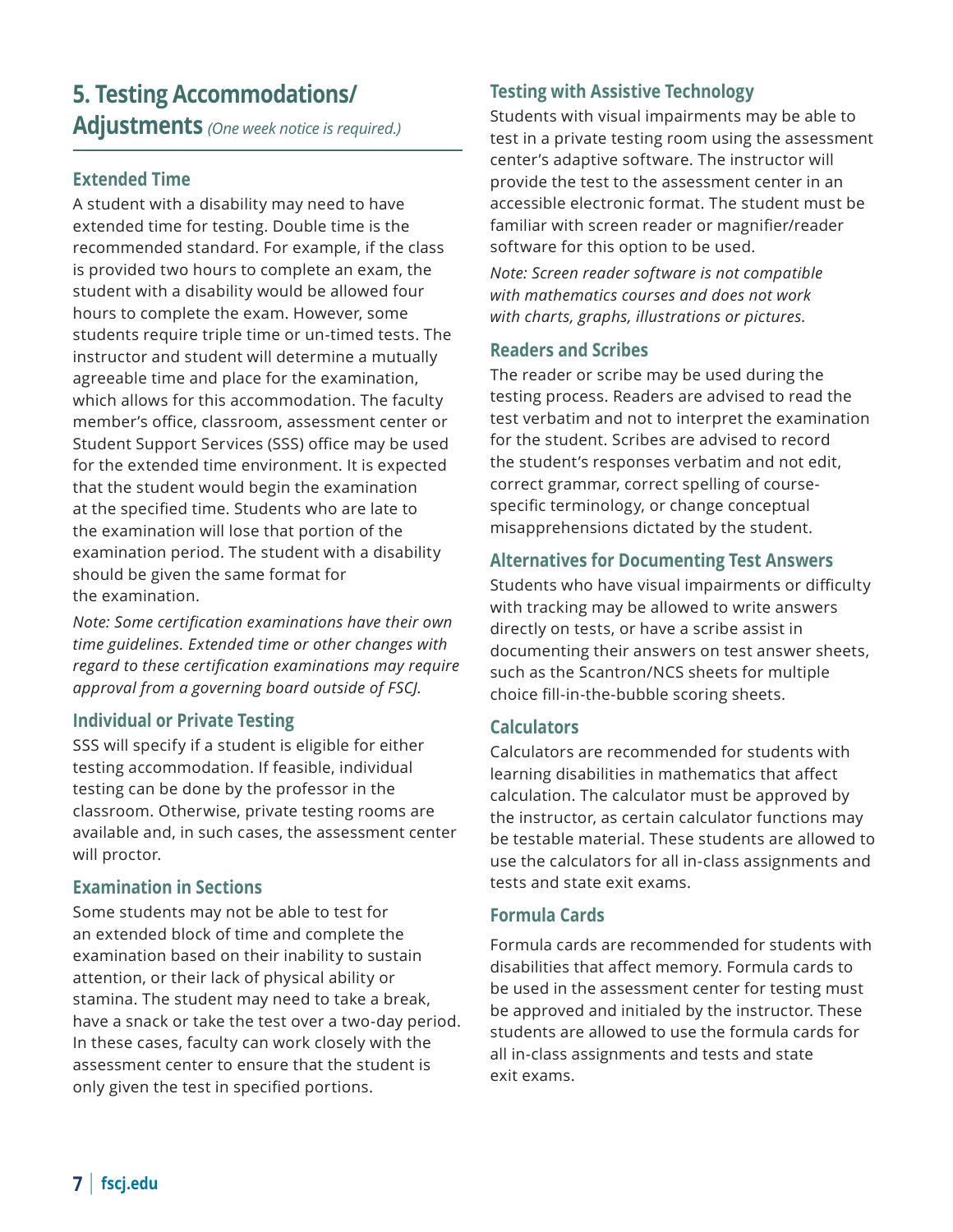#### **Spelling Accommodations**

Students who have learning disabilities that affect their ability to spell are eligible for one of several accommodations in testing or in-class assignment situations. Faculty or students receiving this spelling accommodation may choose to offer the student one or more of the following options:

- 1. The use of a dictionary
- 2. The use of an electronic dictionary/ spellchecker
- 3. Reduced penalty for spelling errors (*Example: If two points are deducted for each misspelled word, the student with a disability would have a one-point deduction for each misspelled word.*)

Faculty may choose to break test or assignments into sections for these students. Those sections in which spelling is part of the test or assignment would be eligible for one of the accommodations listed, but not for the other parts of the test or assignment where spelling is not part of the grading structure.

*Note: If spelling is a fundamental element used in grading, SSS should be contacted to discuss possible alternatives.*

## **6. Other Accommodations/ Adjustments**

#### **Adjustable Tables/Desks**

#### *(One week notice is required.)*

Students who have physical disabilities or utilize wheelchairs for mobility may be provided adjustable tables or adaptive desks to accommodate their needs.

#### **Ergonomic Chairs**

#### *(One week notice is required.)*

Students who have physical disabilities may be provided ergonomic chairs that accommodate their needs.

#### **Preferential Seating**

Students may need to have a seat reserved in the front area of the room.

#### **Physical Adjustments/Comfort Breaks**

Students occasionally may need to change positions due to medical conditions. In some cases, this may involve elevating a limb or leaving the classroom for brief periods of time. Examples of medical conditions that may require adjustments or breaks include bowel or bladder conditions, physical impairments or physical trauma. The faculty member and the student should mutually determine how the accommodation can be implemented for the course in general, and for specific circumstances such as in-class assignments or lengthy examinations.

#### **Extended Time (in-class assignments)**

A student with a disability may need to have extended time for in-class or online assignments for which students are graded. Double time is the recommended standard, while some students require additional time. The instructor and student will determine a mutually agreeable time and place to complete the assignment, which will allow for this accommodation. The faculty member's office, classroom, assessment center or Student Support Services (SSS) may be used for the extended time environment.

#### **Extended Time (assignments with deadlines)**

Students occasionally may need leniency on deadlines for assignments. This accommodation is meant to provide a student the opportunity to submit work past the formal due date, without penalty, due to circumstances related to their disability. Examples of reasons a student is unable to meet a deadline may include sudden hospitalization or unforeseen technical barriers directly related to their disability (college is unable to provide alternative format textbooks or course materials needed for their participation in a timely manner). The student is to notify Student Support Services (SSS) when they will be unable to submit their work by the original deadline. SSS will contact the professor and coordinate extended time for the assignment based on the nature of the assignment and the student's situation. The extended time must be requested by the student and approved by the professor. Documentation may be required if more than a one-week extension is being requested.

#### **Disability-Related Absences**

Students who have chronic conditions and anticipate medical treatment and/or hospitalization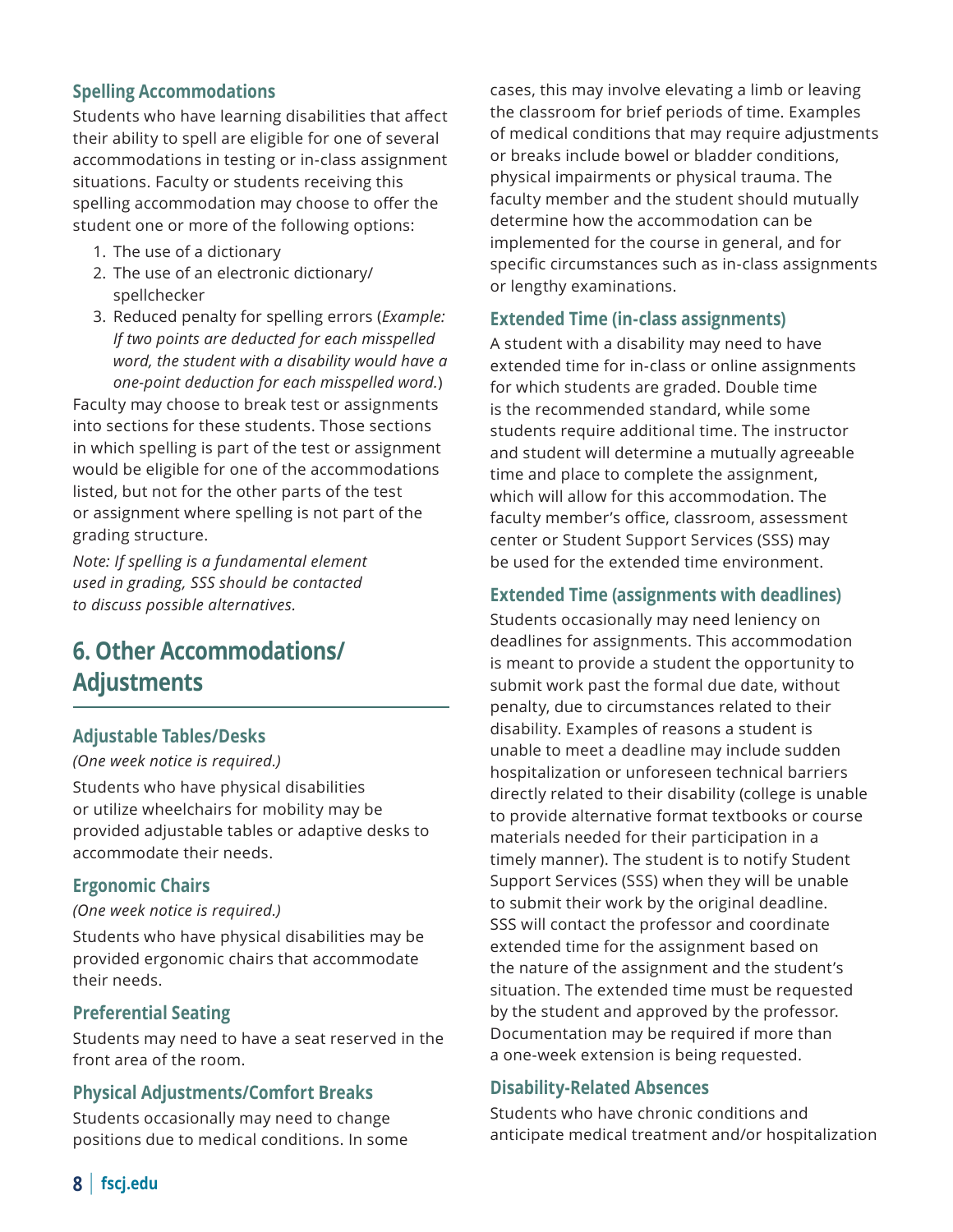that could affect their attendance during the term should develop a plan with their instructors at the beginning of the term regarding the use of this accommodation. For example, the student will contact the instructor via phone or email to advise of the specific circumstances and to determine how coursework, projects, presentations and testing will be completed and/or made up upon the student's return to class. In some situations, an incomplete agreement in the course can be drafted if the student has met the incomplete grade requirements. In other situations, class participation may be required for coursework or labs which cannot be made up, or the number of clock hours needed for the course cannot be made up, and the student will have to retake the course.

#### **Assistive listening devices (ALD)**

ALD are recommended for students with hearing impairments. The student will provide the faculty member with a microphone and transmitter, and the student will wear headphones and have a receiver. This allows lectures to be heard clearly by the student. When using an ALD, the instructor should repeat questions raised by other students in class prior to answering so the hearing-impaired student will have a clear understanding of what has been asked and how the answer relates to the question.

#### **Assistive Technology/Software**

*(Typically one week advance notice is required.)*  The College has licenses for the following software available for use:

- JAWS (screen reading software)
- Zoomtext (screen magnification software)
- Openbook (scanning and reading software)

#### **Adaptive Equipment**

The following adaptive equipment is available for loan through the SSS.

- Assistive listening devices and FM systems
- Dictionary spell-checkers
- Talking dictionary spell-checkers
- Calculators
- Talking calculators
- Specialized keyboards
- Victor Readers (used with audio books)
- Magnifiers



#### **9** | **[fscj.edu](http://www.fscj.edu)**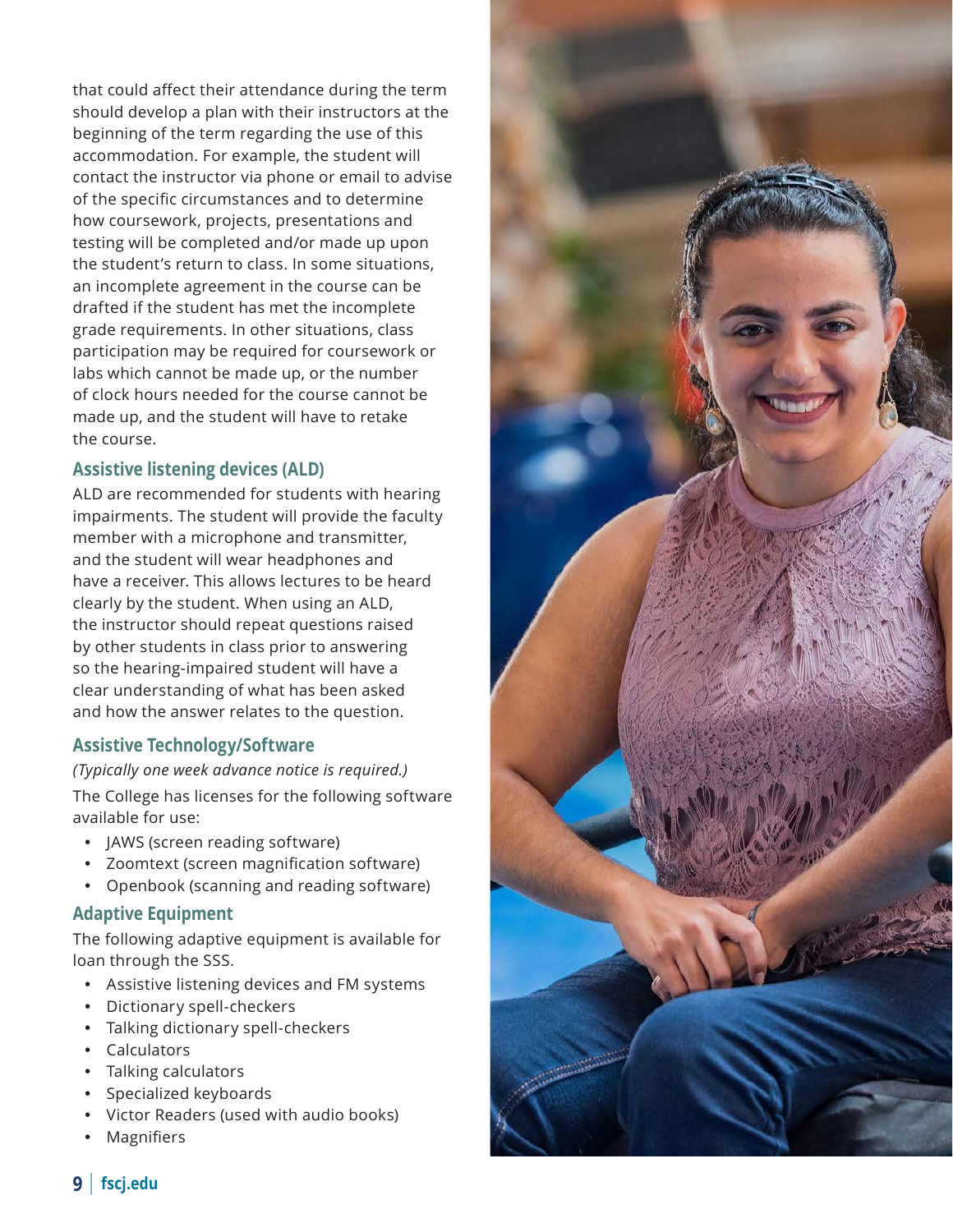#### **Alternative Text/Alternative Formatted Materials**

(*This accommodation request requires advanced notice as it usually requires 10-15 business days to complete.*)

The College has an institutional membership with AccessTextNetwork and Bookshare. In addition, books in alternative format books can be requested through the publisher. It should be noted that the student is responsible for purchase of the book prior to making a request for a book in alternative format. Students are also required to provide a copy of receipt(s) to SSS before a request can be completed. Other alternative options for written course materials and professor-issued texts could include:

- Openbook software for creating digitized text or audio materials if needed
- Enlarged text
- **Braille text**
- Electronic format (Word or PDF)

#### **Magnifiers**

Magnifiers are recommended for students with visual impairments so the students can magnify tests and other materials distributed or used in class. Students must provide their own magnifiers for this purpose. SSS will loan the student a magnifier prior to class or tests.

#### **Substitutions and Waivers**

#### *(Request must be made 45 days prior to registration.)*

Admitted College students with disabilities are eligible for reasonable substitution for any graduation or program admission requirement where such a substitution does not significantly alter the nature of the program, and does not constitute a fundamental alteration in the nature of the program. Examples may include substitution for a waiver of mathematics, speech or foreign language requirements, and/or waiver TABE for completion of a vocational program, when appropriate. If you are requesting a substitution and/or waiver, please initiate contact with SSS.

#### **Computer Labs**

The College has computer labs available for student use on every campus and center. In addition, students with disabilities have access to an adaptive technology lab on each campus with adaptive software and equipment listed above available for student use.

#### **Voter Registration**

Voter registration is available at all SSS.

## **7. Grievances and Complaints**

Students with concerns about the services they are receiving are encouraged to contact the Student Support Coordinator or Associate Director of Student Services. They would be the most knowledgeable about your case and can mediate a resolution with faculty, staff and/or an Academic Dean on the student's behalf. The College prefers to resolve any student complaint in a timely manner, so early notification is critical. Although students are encouraged to attempt to resolve your grievance with College personnel, you have the right to file a complaint with the Office of Civil Rights. Another resource within the College to review your complaint would be the Ombudsman.

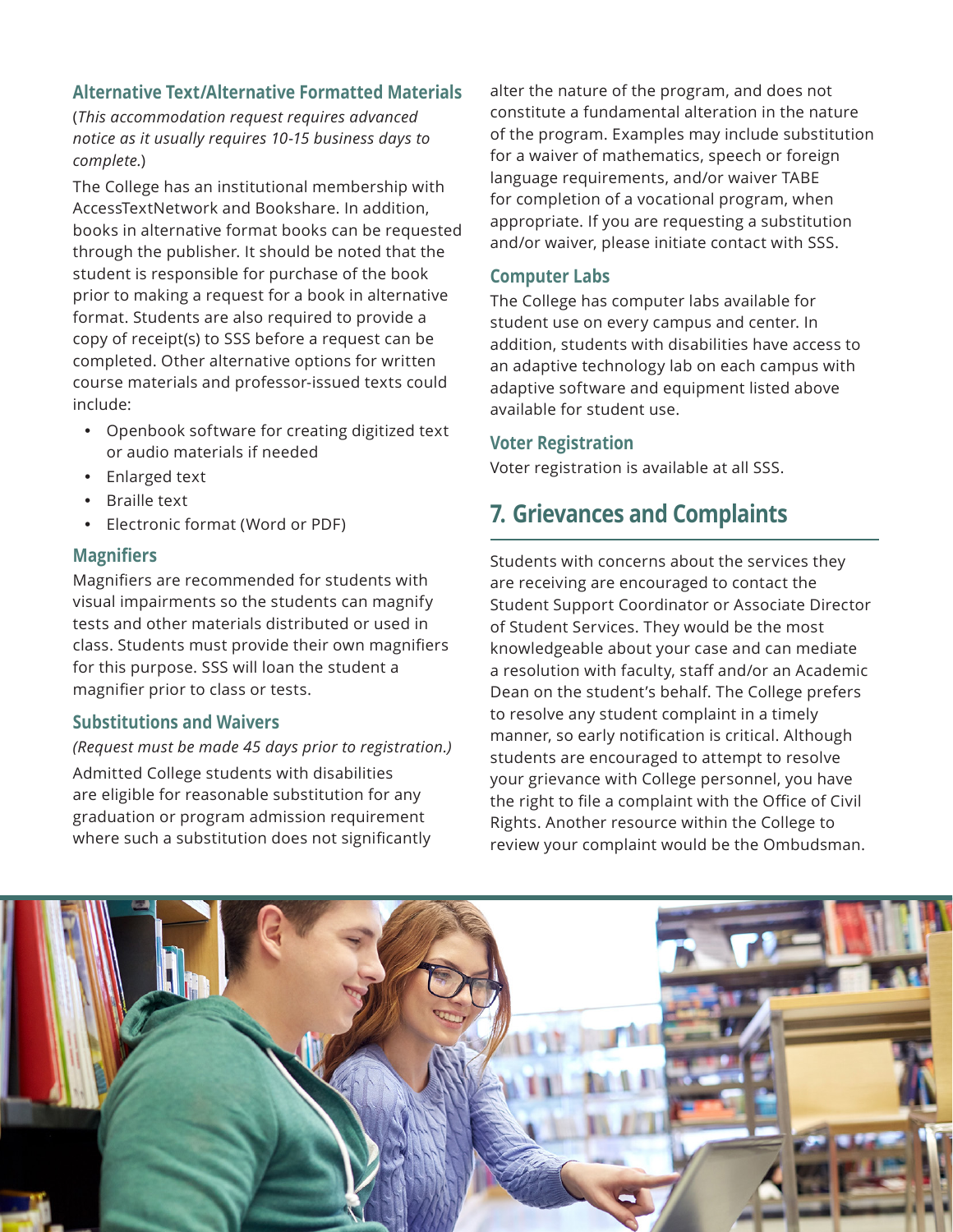

## **If you have questions or need assistance, contact us.**

#### **Downtown Campus Raquel Gonzalez, Student Support Coordinator** 101 W. State St., Room A1119 Jacksonville, FL 32202 Phone: (904) 633-8488 Fax: (904) 633-5975 **[raquel.gonzalez@fscj.edu](mailto:raquel.gonzalez%40fscj.edu?subject=)**

#### **Kent Campus and Cecil Center**

**Vacant, Student Support Coordinator** 3939 Roosevelt Blvd., Room B102C Jacksonville, FL 32205 Phone: (904) 381-3500 Fax: (904) 633-5975 **[AccommodateMe@fscj.edu](mailto:AccommodateMe%40fscj.edu?subject=)**

#### **North Campus and Nassau Center**

**Michelle McLamb, Student Support Coordinator** 4501 Capper Rd., Room E0139 Jacksonville, FL 32218 Phone: (904) 766-6784 Fax: (904) 633-5975 **[mmclamb@fscj.edu](mailto:mmclamb%40fscj.edu?subject=)**

#### **Deerwood Center**

**Brandi Nieves, Student Support Coordinator** 9911 Old Baymeadows Road, Room D2428 Jacksonville, FL 32256 Phone: (904) 997-2689 Fax: (904) 633-5975 **[brandi.nieves@fscj.edu](mailto:brandi.nieves%40fscj.edu?subject=)**

#### **South Campus Kelly Harbert, Student Support Coordinator** 11901 Beach Blvd., U123 Jacksonville, FL 32246 Phone: (904) 646-2191 Fax: (904) 633-5975 **[kelly.harbert@fscj.edu](mailto:kelly.harbert%40fscj.edu?subject=)**

#### **Michael Litchfield Associate Director of Student Services** 601 West State Street Jacksonville, FL 32202

Phone: (904) 361-6216 Fax: (904) 633-5975 **[mlitchfi@fscj.edu](mailto:mlitchfi%40fscj.edu?subject=)**

#### **Sign Language Interpreters**

You may email: interpreter services to make a request, or contact our staff interpreters at (904) 632-5008 or through video phone at (904) 352-1661. **[interpreterservices@fscj.edu](mailto:interpreterservices%40fscj.edu?subject=)**

#### **Tracy Hagemann, Student Support Interpreter [thageman@fscj.edu](mailto:thageman%40fscj.edu?subject=)**

**Lisa Sproul Davis, Student Support Interpreter [Lisa.Sproul@fscj.edu](mailto:Lisa.Sproul%40fscj.edu?subject=)**

**11** | **[fscj.edu](http://www.fscj.edu)**